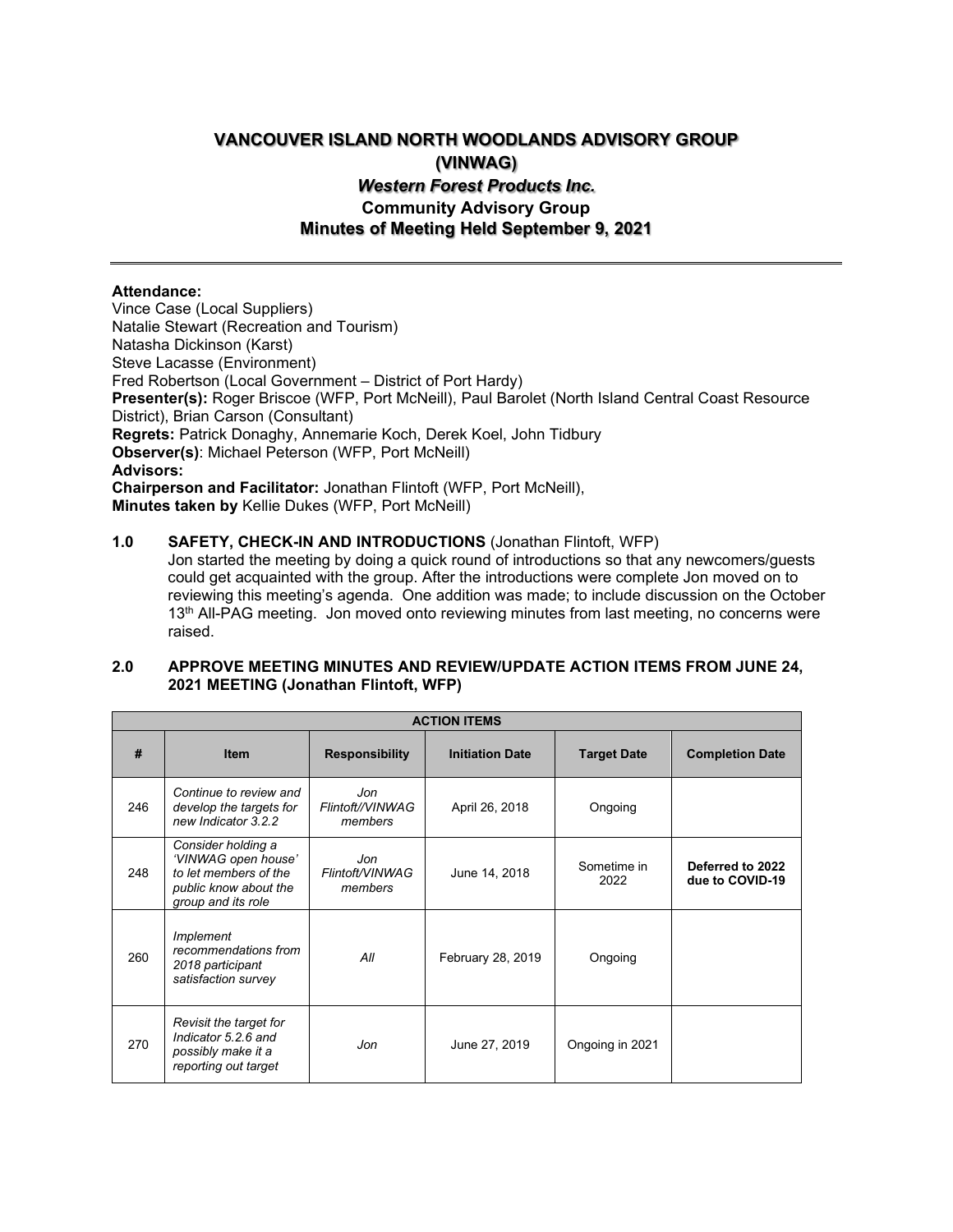| 286 | Send out proposed<br>revisions to Indicators<br>prior to meetings | Jon | October 22, 2020  | Upcoming<br>meetings | Ongoing                                                                                                        |
|-----|-------------------------------------------------------------------|-----|-------------------|----------------------|----------------------------------------------------------------------------------------------------------------|
| 290 | Look into question on<br>wording of Indicator<br>114              | Jon | February 25, 2021 | November 25,<br>2021 | In progress                                                                                                    |
| 291 | Review and discuss<br><b>VINWAG</b> membership                    | Jon | February 25, 2021 | April 22, 2021       | <b>Discussed during</b><br>June 24 <sup>th</sup> and<br>September 9th<br><b>VINWAG meetings</b><br>- Completed |
| 293 | Revise the wording of<br>Indicator 3.1.1                          | Jon | April 22, 2021    | November 25,<br>2021 | In progress                                                                                                    |
| 294 | Revise the wording of<br>Indicator 5.2.1                          | Jon | April 22, 2021    | November 25,<br>2021 | In progress                                                                                                    |

Updated status for action item #248. Completed action item #291. No action items came out this meeting.

# **3.0 OPERATIONS/DFA UPDATE (Roger Briscoe, WFP)**

WFP is still in discussions with Quatsino FN and government. More progress has been made but still lots of work to be done. Break through early this summer Archeologist work being done Slowing getting road building permits on Quatsino side.

Holberg has had some road building commence and Jeune Landing operation has 1 grapple yarder working on the company crew and 1 loader also. Lemare Lake Logging has an active site in Jeune Landing. Quatsino dryland has a day or two of work every 10 days due to stockpiling until sufficient amount to operate.

Port McNeill Operation able to continue operating. Able to find work for all employees who wanted work from Quatsino Operation. These employees will be able to go back to their operation once things resume.

Markets are strong even though they dropped from all time high. Market demand for fibre still high which is promising. Outlook for the rest of this year and 2022 still positive.

Jeune Landing, Holberg, Quatsino Dryland Sort are now referred to as Quatsino Sound Forest Operation.

## **4.0 PRESENTATION ON WATER QUALITY PROTOCOL Paul Barolet (North Island Central Coast Natural Resource District Office), Brian Carson (Consultant)**

The following is a summary of Paul and Brian's presentation.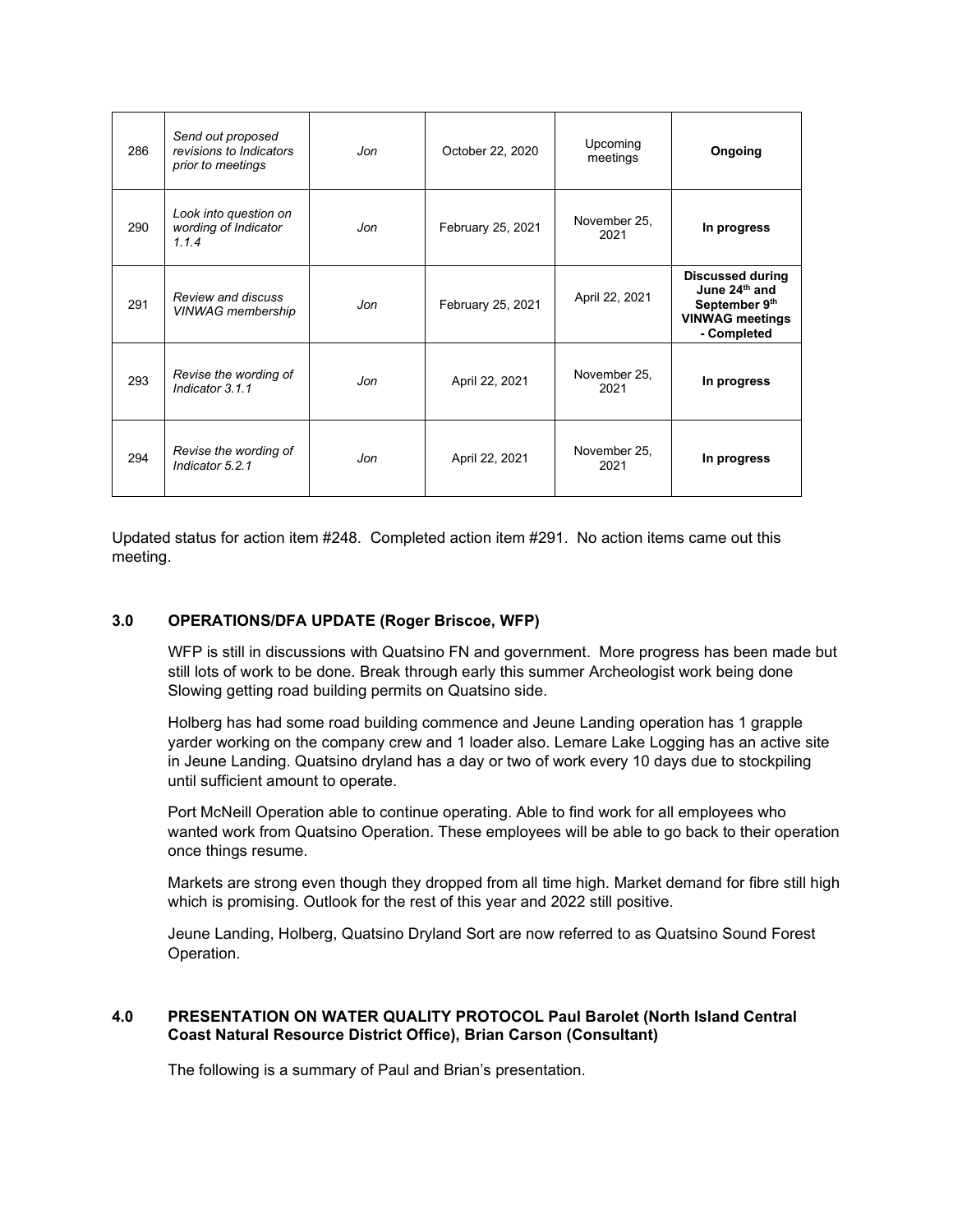**Water Quality:** Refers to reducing forestry generated water quality impacts to preserve high quality fish habitat and domestic drinking water.

**Turbidity:** Is caused by fine sediment suspended in water. Landscape's propensity to generate fine sediment is variable depending on amount of precipitation and of what the earth is comprised.

**Assessments:** Are done looking at places where disturbance has a chance of bringing surface water to a stream. Also, where culverts in roads can carry sediment from the road to the stream.

**Disturbance:** The greater the disturbance at the stream crossing and the greater the site's connection to the stream, the greater the water quality impact of the site.

## **Evaluation**

- o Defining mini-catchment that drains sample site by identifying disturbed ground that drains towards stream.
- $\circ$  Slope below road must also be evaluated to determine whether incision or failure has occurred
- o Estimating the depth of surface erosion expected on road surfaces
	- Considerations
		- Degree of use
		- Slope
		- Quality of surfacing materials
- o Contributing disturbed forest floor, ditches, cutbanks and soil areas
- o Degree of connectivity between road and stream must be established
- o Establish reasonable (and management oriented) thresholds for gauging magnitude of water quality impacts.

**Cumulative Effects on Watershed** – Sample a cross section of sites within the watershed that represent the range of hydrological/sediment generating disturbance found.

**Management** – Good management of Location of Road, Design of Road/Cutblock and Construction of Road/Harvesting of Cutblock can stop about 60% of sedimentation that road systems produce in streams. Maintaining graded berms and well graded roads with berms directing the water away from streams will also reduce sedimentation into streams.

## **Layout Considerations**

- o Avoid unstable slopes
- o Minimize stream crossings
- o Avoid paralleling road within 20 m of stream

## **Design**

- o Minimize width of roads
- o Reduce height and slope of cutbanks
- o Increase density of culverts
- o Provide armouring for erosive culvert outlets
- o Raise bridge deck above road grade

**Construction** – Evaluate unforeseen erosion and sediment pathways on newly built road and mitigate while machinery still on site.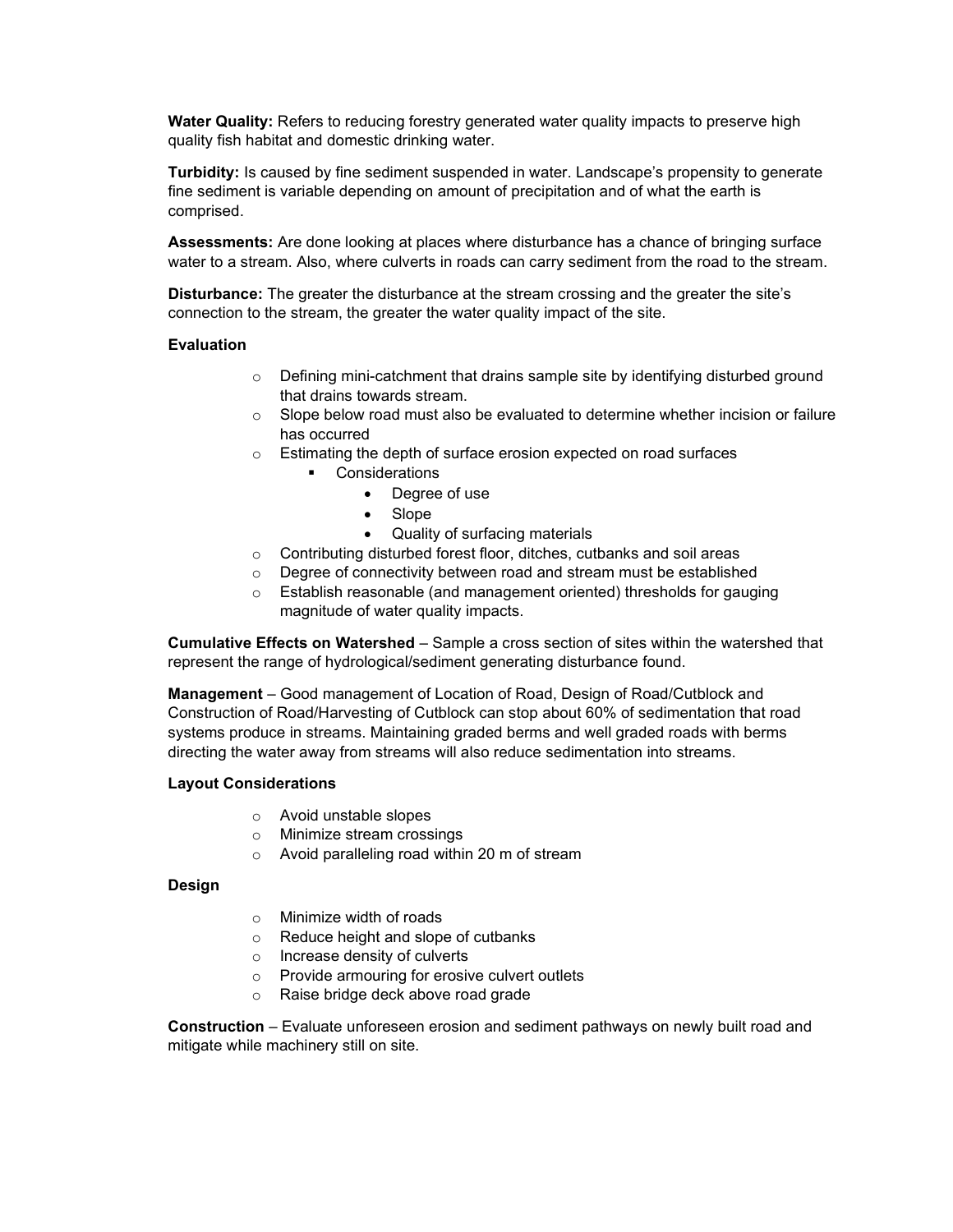## **Maintenance of Roads**

- o Recognize how road use and maintenance influence water and sediment movement
	- o Keep roads well graded
	- o Grader berms directing road surface water away from streams

## **Deactivation of Roads**

 $\circ$  Ensure road fill and drainage ways are stable and no longer transporting any sediment to streams

## **FREP Water Quality Evaluation Questions**

- o Are forest practices effective in protecting water quality?
- o Are forest and range practices increasing risk of drinking water health hazards?

## **Objectives set by government for water, fish, wildlife and biodiversity within riparian areas**

- $\circ$  This objective is without unduly reducing the supply of timber from British Columbia's forests, to conserve, at the landscape level, the water quality, fish habitat, wildlife habitat and biodiversity associated with those riparian areas.
- $\circ$  There are currently no objectives for the fisheries sensitive watersheds in the North Island Central Coast Natural Resource District

## **Water Quality Sampling Options**

- o FREP water quality effectiveness evaluation protocol evaluates the propensity of forestry disturbed sites to generate and transport fine sediment to natural water bodies, which include fish streams and (or) drinking water sources
- $\circ$  Random sampling across the entire forest district. Target monitoring is possible, in addition to stratified random sampling.
- $\circ$  License holders/BCTS can adopt water quality monitoring using this protocol as a feedback tool
- o WFP TFL 6 has joined DNI staff on training and mentoring sessions and participated in field evaluations and reviews

FREP Dashboard available online for everyone to promote transparency

Look to moderate and high sites for opportunities to reduce the Water Quality rating to a lower category

- $\circ$  Often berms are a great initial focus point because it can be an inexpensive fix for a potentially serious problem
- $\circ$  If a grader operator understands exactly what berms do, they can use berms where useful, get rid of them where they are not useful in directing water run-off
- $\circ$  Create occasional strategically placed kick outs to send water somewhere it cannot reach a stream (i.e., onto the forest floor)
- $\circ$  Keep in mind the greater the area (m2 to ha) being drained, the more power the water has and the further the sediment can be carried. A reduction in the area being drained from any site has the potential to reduce the rating which is beneficial to the water and fish resources.
- $\circ$  Key Recommendation: Machine operator training for road maintenance with respect to berms, kick-outs, fine sediment delivery for water quality management  $(1 - 2$ -day refresher course each year)